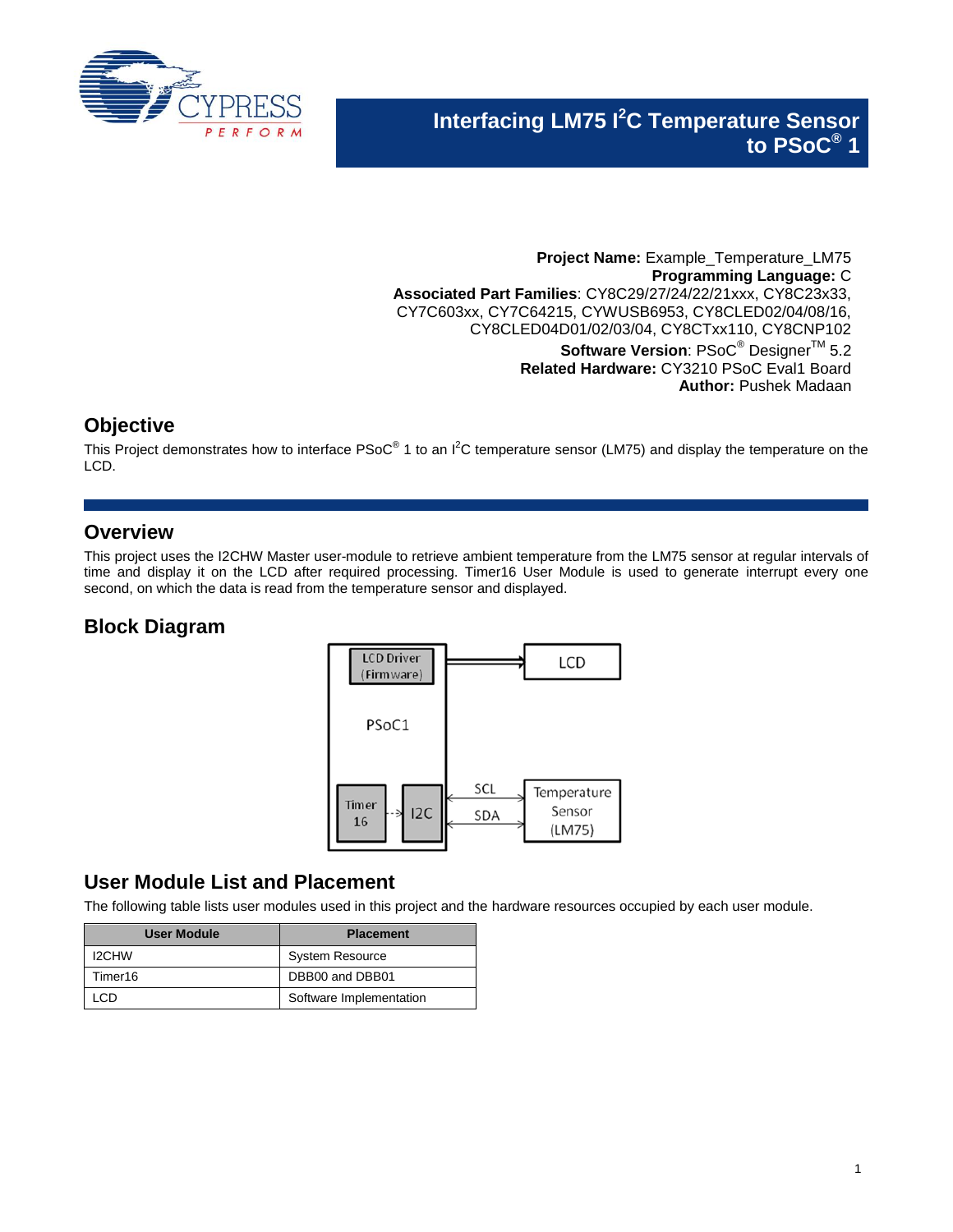# **User Module Parameter Settings**

The following tables show the user module parameter settings for each of the user modules used in the project.

| <b>I2CHW User Module</b> |                |                                                                                               |  |
|--------------------------|----------------|-----------------------------------------------------------------------------------------------|--|
| <b>Parameter</b>         | Value          | <b>Comments</b>                                                                               |  |
| Read_Buffer_Types        | RAM ONLY       | Only RAM data buffer is used.                                                                 |  |
| CPU_Clk_speed_(CY8C27xA) | Not CY8C27xA   | See the Notes section at the end of this table.                                               |  |
| $I2C$ Clock              | 100 K Standard | Sets the $I^2C$ clock as 100 kHz.                                                             |  |
| $I^2C$ Pin               | P1[5]-P1[7]    | Selects P1[5] and P1[7] for I <sup>2</sup> C communication. P1[5] is SDA and P1[7] is<br>SCL. |  |

#### **Notes**

- When the Read\_Buffer\_Types is set to RAM ONLY, only RAM buffers are transmitted over I<sup>2</sup>C. To read and transmit data from Flash, set the read buffer type to RAM or FLASH.
- The parameter CPU\_Clk\_speed is provided as a workaround for a silicon issue that was present in CY8C27x43A (Silicon Rev. A) family of devices. In this family, read or write to the I2C\_CFG and I2C\_SCR registers occurred with CPU speed less than 6 MHz. If the CPU speed is greater than 6 MHz, it is throttled down to 6 MHz when accessing the  $I^2C$  registers and restored after the access. This workaround is not required for families other than the CY8C27x43A family.
- The I<sup>2</sup>C Clock parameter is dependent on the SysClk. The I<sup>2</sup>C clock setting in the user module is based on a SysClk of 24 MHz. In devices which support slower Sysclk, the I<sup>2</sup>C clock is reduced by the same proportion. For example, if I<sup>2</sup>C clock is set to 400 kHz and SysClk is set to 6 MHz, the actual  $1^2$ C clock is only 100 kHz.

| <b>LCD User Module</b> |                |                               |  |
|------------------------|----------------|-------------------------------|--|
| <b>Parameter</b>       | Value          | Comments                      |  |
| LCDPort                | Port 2         | Use Port 2 to connect LCD.    |  |
| Bargraph               | <b>Disable</b> | Disable the Bargraph feature. |  |

| <b>Timer16 User Module</b> |                    |                                                                             |  |
|----------------------------|--------------------|-----------------------------------------------------------------------------|--|
| <b>Parameter</b>           | Value              | <b>Comments</b>                                                             |  |
| Clock                      | VC <sub>3</sub>    | Use the clock for the module as VC3 (10 kHz).                               |  |
| Capture                    | HIGH               | Disable the software capture feature of the timer.                          |  |
| <b>TerminalCountOut</b>    | None               | Disable the terminal count output.                                          |  |
| <b>CompareOut</b>          | None               | Disable the compare output.                                                 |  |
| Period                     | 9999               | Divide the source clock by 10000 to generate a 1 Hz signal.                 |  |
| CompareValue               | 5000               | Set the compare value for comparing with timer counts.                      |  |
| CompareType                | Less Than Or Equal | Sets the logical operation for the comparison.                              |  |
| InterruptType              | Terminal Count     | Trigger interrupt on terminal count.                                        |  |
| ClockSync                  | Sync to SysClk     | Synchronize the clock with SysClk.                                          |  |
| <b>TC</b> PulseWidth       | <b>Full Clock</b>  | Terminal count should stay HIGH for full clock, not used in this<br>example |  |
| <b>Invert Capture</b>      | Normal             | Make the capture input as Active High, not used in this example             |  |

#### **Note**

For more details regarding User Module parameters, please refer to UM datasheet which can be located from Start  $\rightarrow$  All Programs  $\rightarrow$  Cypress  $\rightarrow$  PSoC Designer 5.2  $\rightarrow$  Documentation  $\rightarrow$  User Module Datasheet  $\rightarrow$  STDUM.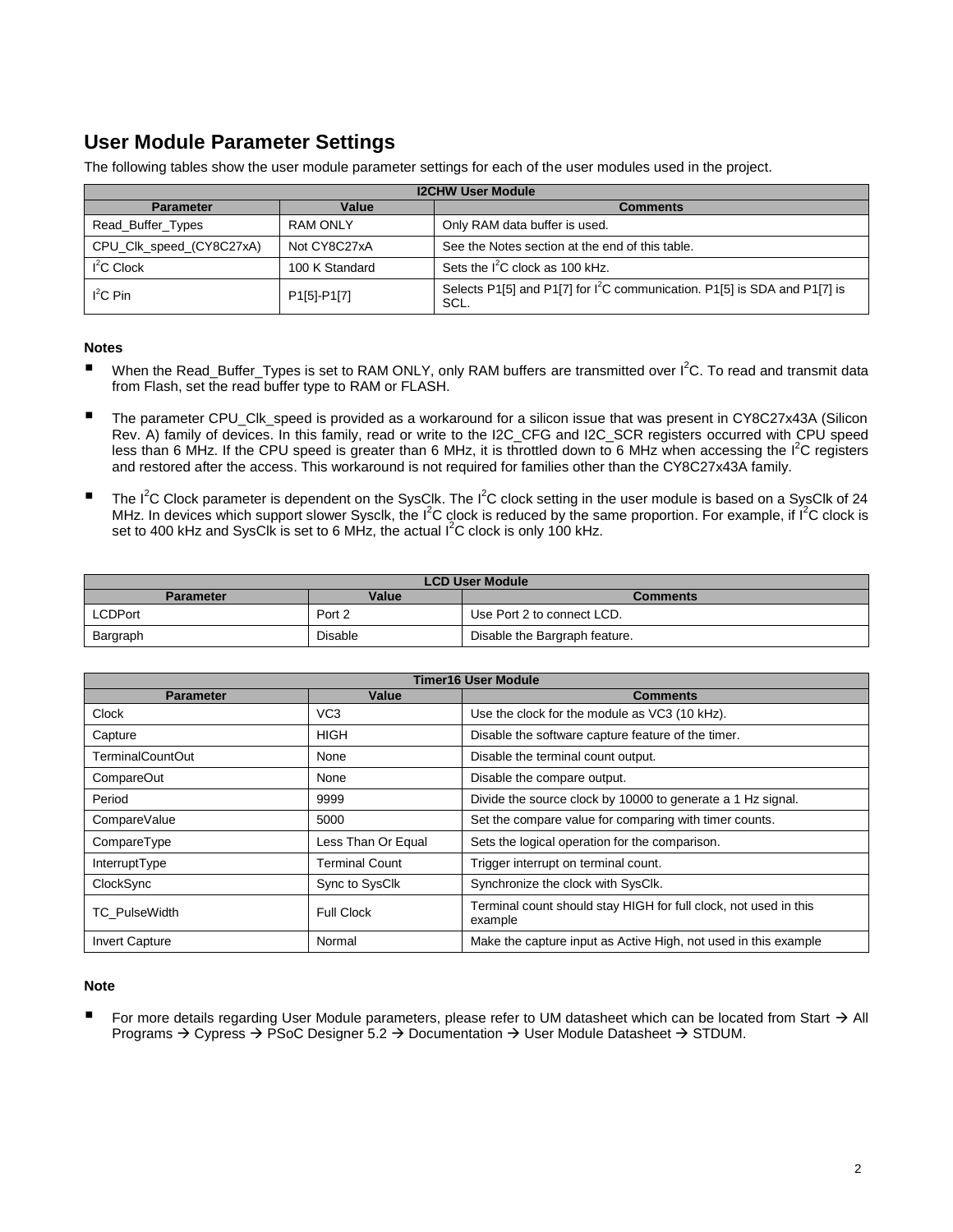### **Global Resources**

| <b>Important Global Resources</b> |                 |                                                   |  |
|-----------------------------------|-----------------|---------------------------------------------------|--|
| <b>Parameter</b>                  | Value           | <b>Comments</b>                                   |  |
| Power Setting [Vcc / SysClk freq] | 5.0 V/24 MHz    | Selects 5 V operation and 24 MHz SysClk.          |  |
| CPU Clock                         | SvsClk/2        | Selects 12 MHz as the clock input for the CPU.    |  |
| $VC1 = SysClk/n$                  | 10              | VC1 output set to 2.4 MHz.                        |  |
| VC3 Source                        | VC <sub>1</sub> | Set VC1 as the clock source for VC3.              |  |
| VC3 Divider                       | 240             | Divides VC1 by 240 and generates a 10 kHz output. |  |

#### **Note**

■ Other parameters are left at their default value.

### **Hardware Connections**

The schematic diagram for the project follows.



U2 (LM75) is a digital temperature sensor, which supports I2C protocol. This device has an integrated Sigma-Delta analog to digital converter and I2C interface. It provides 9-bit digital temperature reading with an accuracy of  $+2$  °C. Pins A0, A1, and A2 are used to connect multiple LM75 to a single  $I^2C$  bus and to hard wire the three least significant bits (LSB) of the device address. In this example, all these lines are tied to GND. R1 and R2 are external pull up resistors as the I<sup>2</sup>C bus operates in open drain mode. This schematic can be wired using the bread board area of the CY3210 PSoC Eval1 board.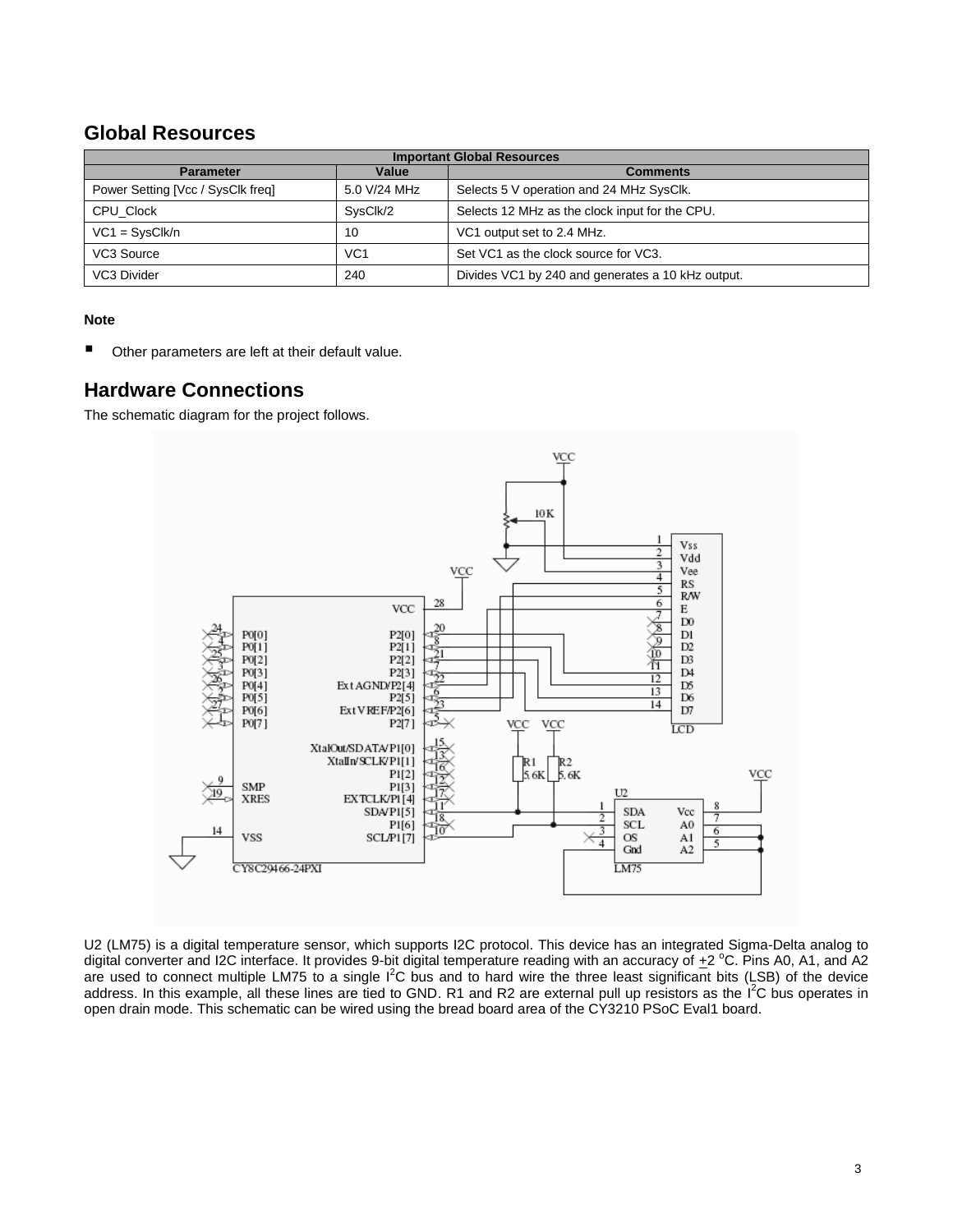# **Operation**

On reset, all hardware settings from the device configuration are loaded into the device and *main.c* is executed.

The following operations are performed by the firmware.

- Global interrupt is enabled.
- The I2CHW module is configured as Master and its interrupt is enabled.
- OneSecTimer is started and its interrupt is enabled.
- LCD is initialized and welcome message is displayed on Row 0.
- An infinite loop is entered where the following operations are performed:
	- Check if the bReadTempFlag is set. This flag is set every second inside the OneSecTimer ISR
	- If bReadTempFlag is set:
		- 1. Clear the flag.
		- 2. Read the temperature from the LM75 into variable iTemp by calling function ReadTemp. On power up, the LM75 internally sets its read pointer to the temperature register. Reading directly from LM75 returns the value from the temperature register. I2CHW\_fReadBytes function is used to read the temperature from LM75.
		- 3. Convert the temperature into a floating point value and display on LCD. LM75 stores the temperature in bits D7 to D15 in the temperature register. The least significant 7 bits are "Don't Care" bits. After reading the 16-bit temperature from LM75, the 16-bit value is shifted right by 7 bits to move the 9-bit temperature value to bits D0 to D8. The LSB represents 0.5 °C. Therefore, the 9-bit temperature is multiplied by 0.5 to get the actual temperature. This is converted to ASCII using ftoa and printed to LCD using the LCD\_PrString function.

### **Timer ISR**

The ISR for OneSecTimer is written in C. The ISR function is named as OneSecTimer\_ISR and is declared as an ISR using the following code in the beginning of *main.c*.

#pragma interrupt\_handler OneSecTimer\_ISR

If the function name is identical to the name of the assembly ISR found in *OneSecTimerINT.asm* file in PSoC Designer™, then on interrupt, the control is automatically transferred to the C function (similar methodology is used in this code example). If the function name is different from the default name, then an ljmp instruction should be placed either in *boot.tpl* or inside the *OneSecTimerINT.asm* file to the C ISR.

Another advantage of using the identical name of the assembly ISR is user does not have to worry about the PSoC Designer upgrade, as the control will never be transferred to OneSecTimerINT.asm file.

For more details about writing an ISR in C, refer to the following Knowledge Base article on the Cypress website: [Implementing an Interrupt Service Routine in C on the PSoC.](http://www.cypress.com/?id=4&rID=36720)